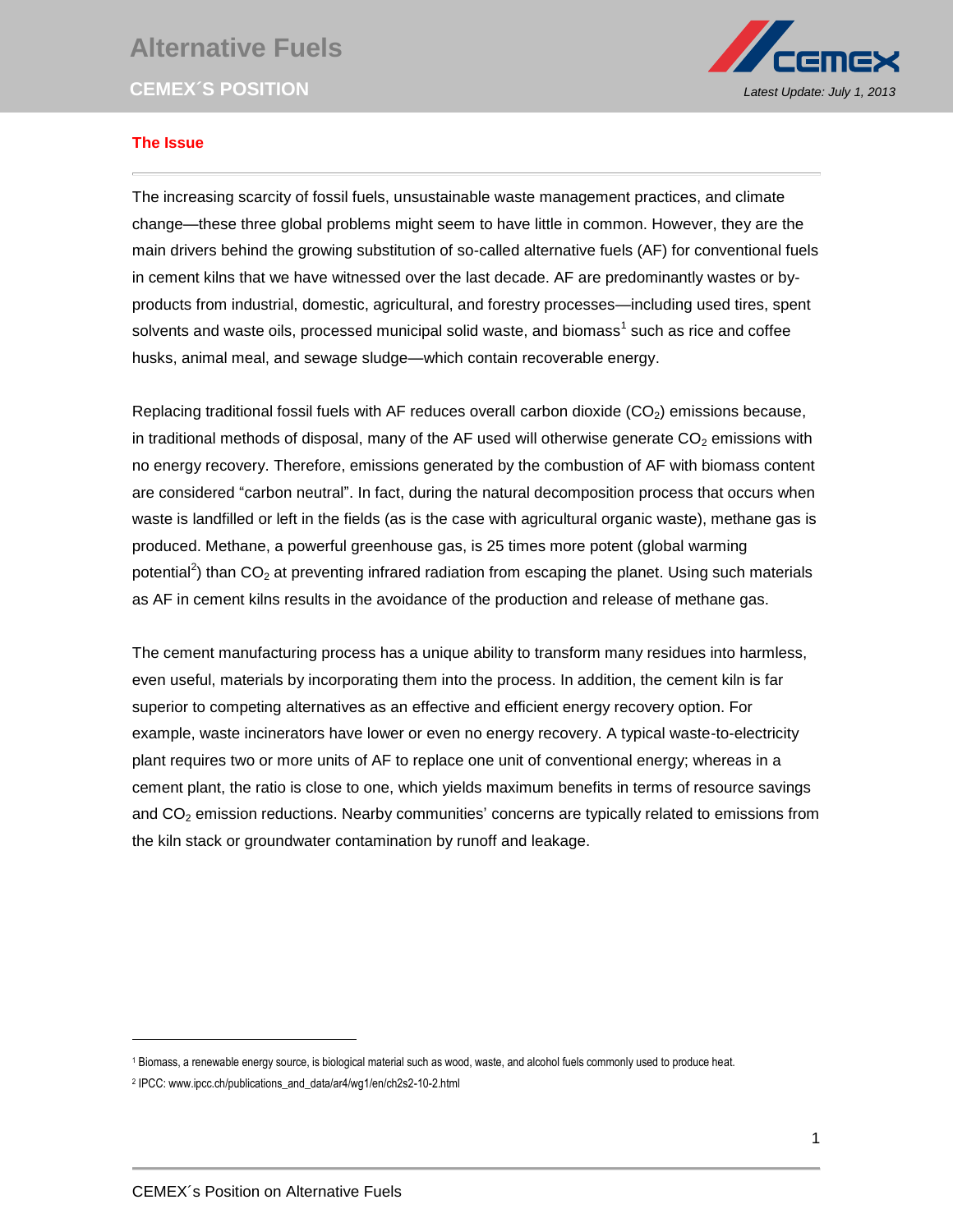Numerous scientific studies, as well as numerous years of practical experience, have shown that many of these concerns are far overstated. The special conditions in the kiln—with its high temperatures of up to 1,450°C—careful sourcing, and responsible practices in the plant are important factors in the effective control of potential negative impacts on the environment, the health of workers and neighbors, and the quality of the product. By now, many stakeholders have realized that the use of AF in cement plants offers a wide range of benefits to society.

## **CEMEX´s Position**

Given the high-energy intensity of our operations, AF comprise a key pillar of our carbon and energy strategy, which allows us to reduce our environmental footprint and maximize the contribution of our plants to society.

The benefits of substituting AF for conventional fuels include:

- **Resource saving:** By recovering energy from wastes, AF save non-renewable conventional fossil fuels, contributing to the sustainability of our world.
- **Waste management:** AF offer local communities and governments a neat, final, and environmentally friendly solution to dispose of wastes, effectively avoiding the use and hygienic challenges of landfills.
- **Local economic development:** In many cases, the economic activity related to the development of the AF supply chain fosters local value creation and employment.
- **Climate change mitigation:** AF, particularly biomass fuels and the biomass fraction of household wastes, help reduce our  $CO<sub>2</sub>$  footprint and eliminate emission of this most important greenhouse gas.
- **Potential local environmental benefits:** Many AF have also been shown to reduce other kiln emissions—particularly nitrogen oxide (NOx)—thereby enhancing local air quality.

CEMEX has developed corporate guidelines for the use of AF that are compatible with the AF guidelines developed by the Cement Sustainability Initiative and are meant to complement local regulation.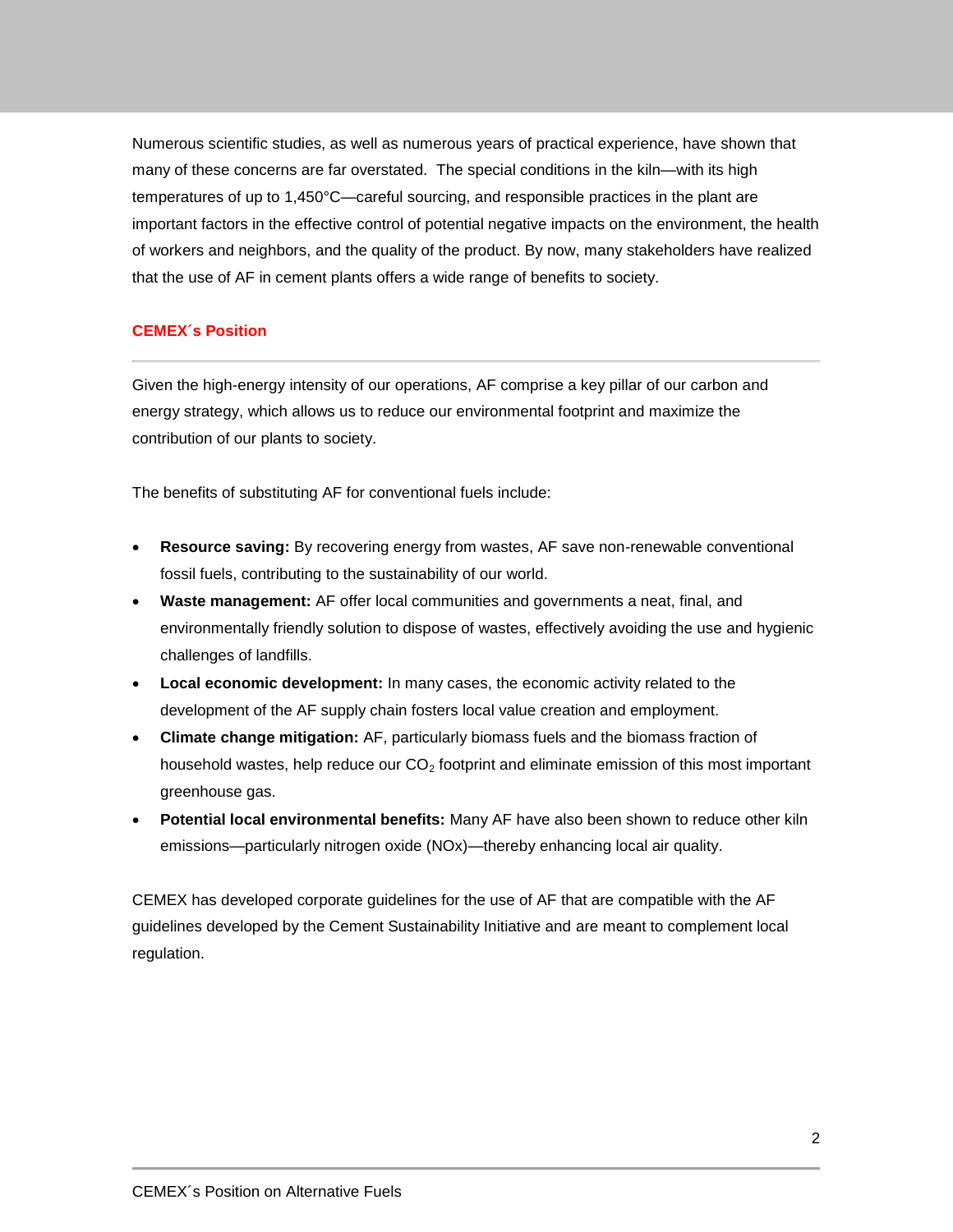Among other directives, these guidelines require:

- The careful preparation of any AF project, including early consultation with stakeholders, feasibility studies—comprising product quality, environmental, health, safety, and community issues—and an industrial test phase.
- A list of some types of AF excluded from our operations such as radioactive material or medical waste.
- Compliance monitoring.



 $\overline{a}$ 

**Our alternative fuel substitution rate reached 27.1% in 2012, saving the equivalent of 2.3 million tons of coal and avoiding 1.8 million tons of CO<sup>2</sup> emissions.**

In 2003, AF provided only around 2% of the global thermal energy in CEMEX's cement kilns. By contrast, our AF substitution rate improved to 20.3% in 2010,24.7% in 2011 and 27.1% in 2012, saving the equivalent of 2.3 million tons of coal and avoiding 1.8 million tons of  $CO<sub>2</sub>$  emissions. Our goal is to reach an alternative fuels substitution rate of 35% by 2015. Some of our European plants have achieved substitution rates exceeding 70%. These rates are the result of several factors from the constant and thorough engagement with stakeholders (e.g., neighbors, suppliers, and authorities), to the development of operational expertise and dedicated technology (e.g., gasifiers<sup>3</sup>), to the availability of suitable AF.

CEMEX has the know-how to source, process, store, and recover energy from AF in a responsible way. Still, in many countries, our AF substitution rate is low, far below its real potential. The reason is that our technical know-how must be matched by appropriate waste management regulations that are, in most cases, similar to those of many European countries.

Mexico and the United States are examples of our worldwide support for the enactment and enforcement of legislation that promotes the energy recovery—and multiplies the corresponding benefits for society—from those wastes that cannot be reduced, reused, or recycled. Without such

<sup>&</sup>lt;sup>3</sup> Gasification is a process that converts carbonaceous materials, such as coal, petroleum, biofuel, or biomass, into carbon monoxide and hydrogen.